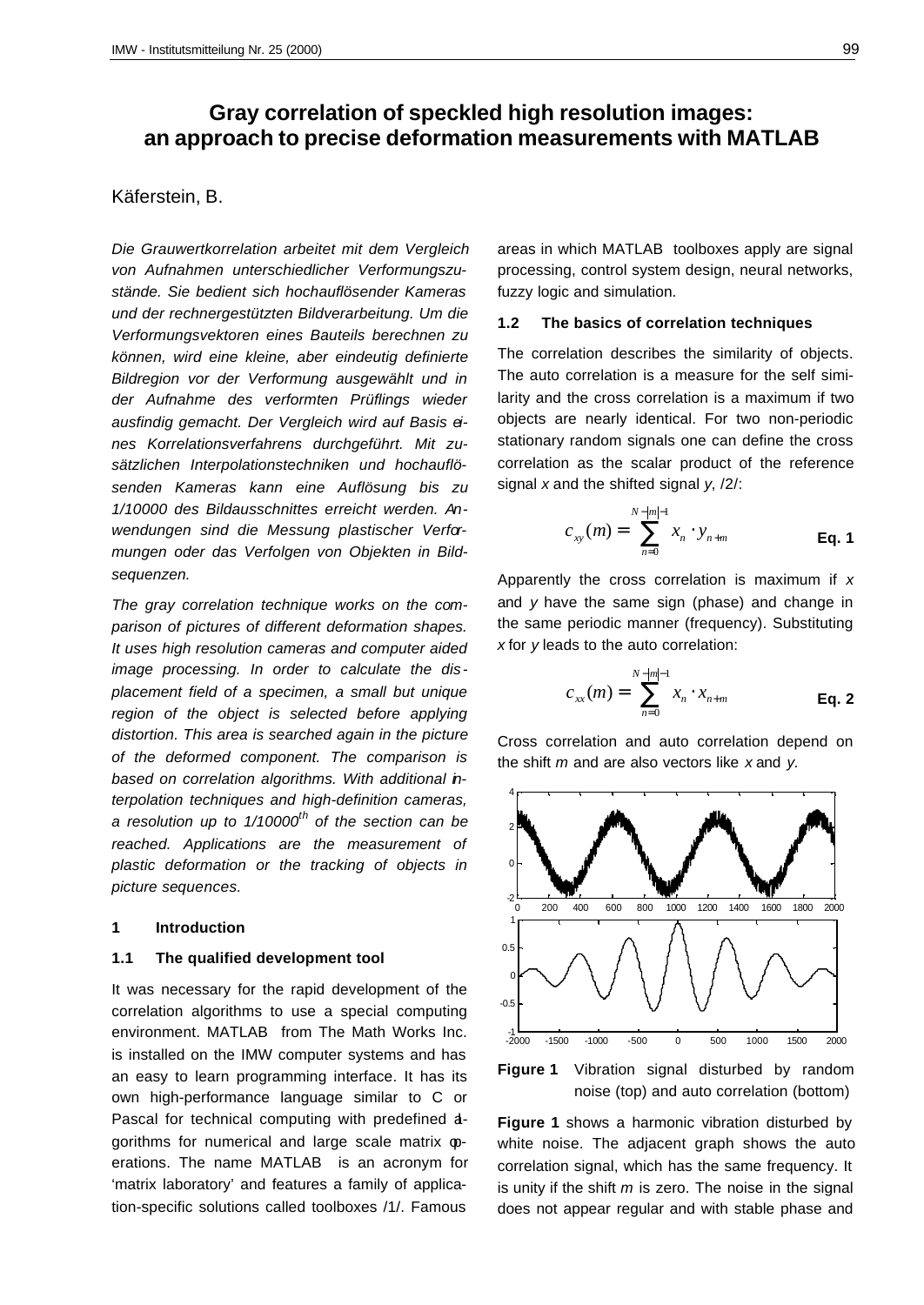is thus eliminated. Correlation can be used to separate deterministic signals from random signals.

Additionally there is another singleton parameter which is used to measure deviation. The correlation coefficient *r* is known from curve fitting and least squares approximations and is applicable for signals and matrices of any dimension. *R* is similar to the standard deviation, /3/:

$$
r = \frac{\sum_{m} \sum_{n} (X_{mn} - \overline{X}) \cdot (Y_{mn} - \overline{Y})}{\sqrt{\sum_{m} \sum_{n} (X_{mn} - \overline{X})^{2} \cdot \sum_{m} \sum_{n} (Y_{mn} - \overline{Y})^{2}} \qquad \text{Eq. 3}
$$

It can be seen that **Eq. 3** refers to the interdependencies of two matrices depending on the individual scattering of each matrix. If both matrices have aready high standard deviations the correlation coefficient will be small. The correlation coefficient fits best the requirements and will therefore be used in the core algorithm of the programme.

# **2 The algorithm**

## **2.1 Description**

The algorithm itself is quite easy. A predefined section around a specified point of the picture before deformation is selected. A second section of the same size at the same position in the deformed picture is taken and the correlation coefficient is calculated and stored in a matrix *R*. The second section will be moved circularly around the specified point till a preselected search area is completely scanned. The position of the maximum correlation coefficient in the correlation matrix leads to the deformation vector in pixels. Using not only one point but a complete grid of points makes it possible to calculate displacement fields and strain distributions. The scale of the object is determined by a metre which was photographed together with the specimen. Now the measurements can be calibrated in metric units.

#### **2.2 How to get sub pixel resolution**

In order to overcome the fixed resolution of the camera a special interpolation method is used. However the camera has a horizontal resolution of more than 2000 pixels it is sometimes necessary to increase the accuracy by a factor up to ten.

**Figure 2** shows an approach with bicubic spline interpolation. The correlation coefficient is a local peak function around the best fitting position where both sections are coincident. This maximum with its small surrounding area is cut out and interpolated to increase calculation speed and resolution. The interpolation with a bicubic surface of a finer mesh leads to a new position for the correlation maximum between the original pixels. As the bicubic surface has a limited number of parameters it's necessary to increase the number of input pixels if someone wants to increase the resolution. In practise the upper limit is a fifth of the camera resolution.



**Figure 2** Correlation coefficient matrix. Original state with local maximum (left); zooming in shows the resolution limited by the camera (middle); interpolation by a factor of 2 increases the resolution beyond the physical pixel number (right)

#### **2.3 The Implementation**

The core function is the gray value correlation 'gwkcalc.m' which reads in the coordinates of the evaluation points and does the calculation of the coefficient *r*. Interpolation, picture display, grid overlay and vector output are the main tasks.

As the system can be used for displacement field analysis and object motion tracking there are two different kinds of input modules for acquiring the evaluation points. 'gmkmeasurepoints.m' displays a picture of the object and reads interactively measurement points from the graphical user interface via the mouse pointer, **Figure 3**. 'gwkmesh.m' reads a black and white picture, **Figure 4**, that serves as a mask to define the region of interest, where a Cartesian mesh is automatically created**, Figure 5**.



**Figure 3** Points which shall be tracked are selected manually /4/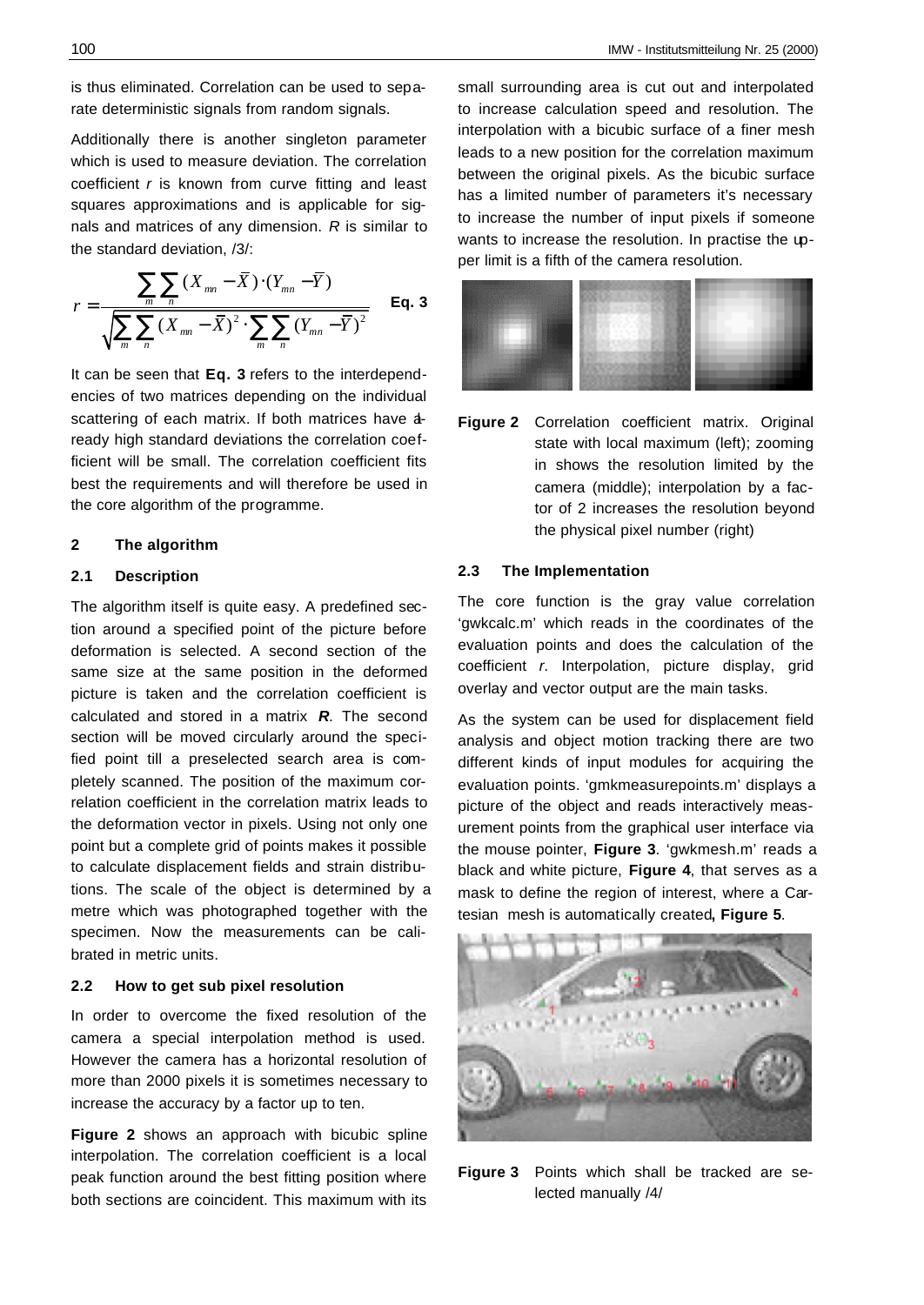

**Figure 4** Masks are used to exclude regions which are not of interest (black)





The 'gwksettings.m' procedure contains all important preferences like search area, mesh refinement and interpolation options, file names and paths.

In order to display displacement fields and trajectories of points the 'gwkgraph.m' function was implemented. It is used for simultaneous display of contour plots and image data.

The 'gwk.m' is the main program and controls all activities including calculation, scaling to engineering units, output and video sequence generation.

There are a lot of additional helping functions i.e. for MPEG movie conversion, rigid body movement and blur compensation, assemble modules to get animated pictures of the load test, calculation of derivatives, acceleration and trajectories. It is worth mentioning that the 'open' architecture of MATLAB was useful in adapting special graphic functions for own purposes.

#### **2.4 Speed and memory considerations**

Unfortunately the calculation of the correlation  $\infty$ efficient depends on the search area and the compared section. If the search distance or the section size is doubled the calculation time is fourfold to the previous speed. Additionally all variables have to be cleared manually because MATLAB has no system memory management. In fact the calculation of the aluminium beam in **Figure 7** took more than five hours and 500 MB memory. For this reason some tricks are applied:

- Large scale rigid body movement must be automatically compensated for at least one reference point. Assume for example a rigid body movement of 10 pixels and a deformation of 5 pixels maximum. Without compensating rigid body movement every evaluation point would need  $15 \times 15 = 225$  calculation runs. If we confine ourselves only to deformation analysis there are  $5 \times 5 = 25$  steps left. That is eight times faster than before!
- The calculated displacement field is assumed continuous so he grid of the evaluation points and the displacement vectors can be interpolated in the same manner like the correlation coefficient matrix.

#### **3 The Application fields**

The application fields of the system depend on the required resolution. In contrast to other measurement application the resolution of the gray correlation is relative and not fixed. Speckle interferometry for example has a maximum measuring range of about 50 microns, independent of the object size. The gray correlation can measure  $1/2000$ <sup>th</sup> of the object size. That can be  $1/1000$ <sup>th</sup> mm if used with a microscope or 1 cm if used in crash analysis of cars. The transition is fluent, but gray correlation is mainly used in plastic deformation analysis where other methods fail.

## **3.1 The required surface texture**

The correlation is unequivocal if the surface has a random texture. As any regularity or symmetry leads to ambiguities it is not recommended to use gratings or crosses as markers. However sandblasted, ground or lacquered surfaces have often a suitable quality, **Figure 6**.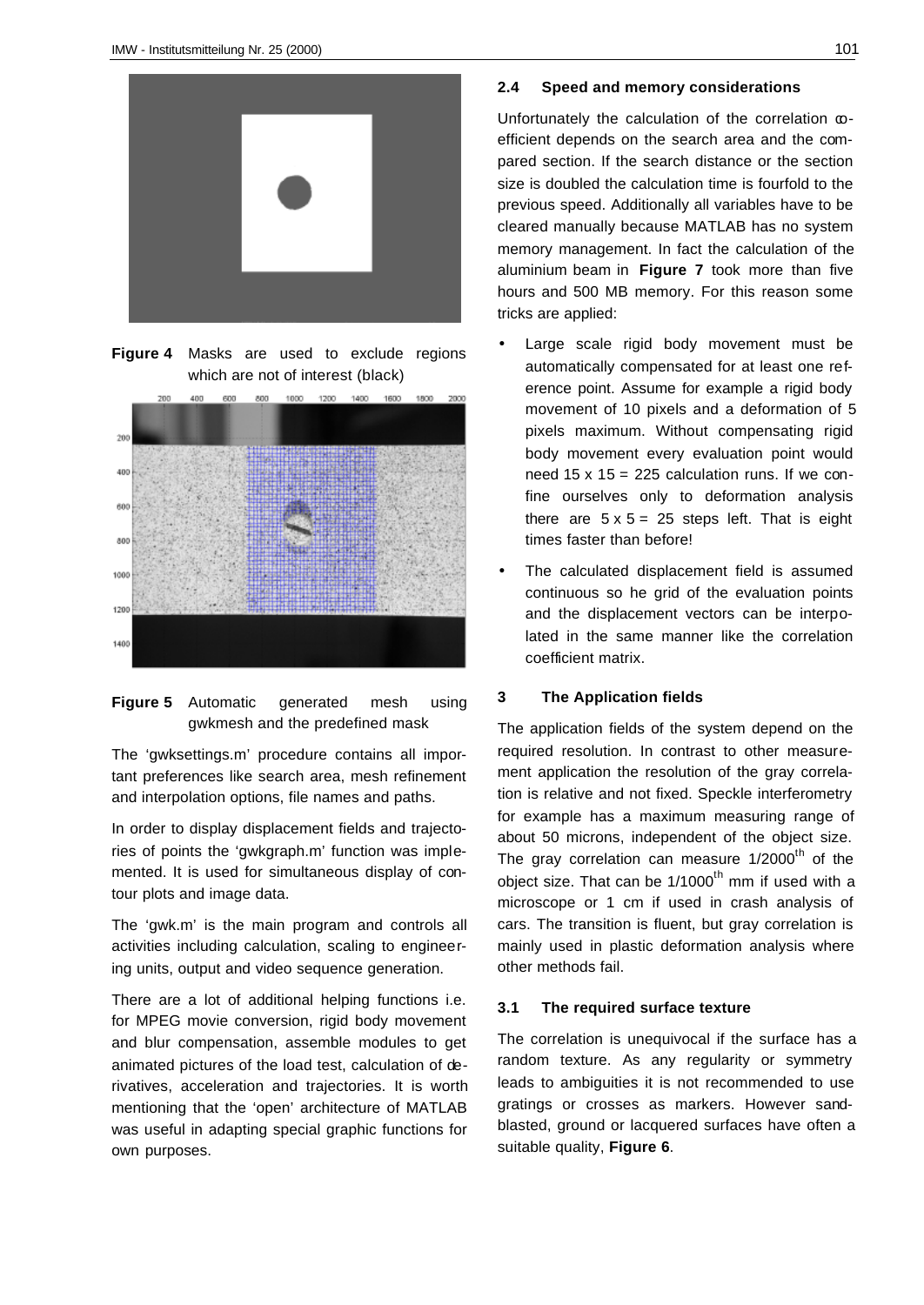

#### **Figure 6** A speckled and a ground surface

Similar to laser speckle interferometry coherent

light can be used to produce a high resolution random texture on objects. Unfort unately decorrelation effects occur due to the change of the illumination direction when the test specimen undergoes deformation. Best results are obtained by careful preparation from far distance with spray cans. To increase the background contrast a white chalk paint can be applied first.

## **3.2 Strain and deformation measurement**

If the whole deformation field is measured the strain distribution can be derived by calculating the potential gradient with a build-in MATLAB function.

# **3.2.1 Elastic strain of thermosetting plastic**

An Araldit (Epoxy resin) plate with an  $\infty$ centric hole as notch was mounted in a tensile tester. A load was applied in horizontal direction. The deformation was in the elastic range**. Figure 8** shows the yield strain distribution in a selected area around the hole. The spots and discontinuities in the strain distribution indicate that the resolution of the displacement is to small. The overall values reach the lower boundary of the systems capacity.



**Figure 8** Elastic strain of a tensile specimen made of Araldit with eccentric hole

#### **3.2.2 Plastic deformation measurement**

The picture sequence in **Figure 7** shows the bending of a aluminium bar that is clamped in a chuck block. The measurement areas are selected by a mask file. The yield displacement in millimeters is coded in the coloured plot. The small measurement area on the upper jaw shows that it is pushed upward. The neutral fibre forms near the middle of the



clamped aluminium bar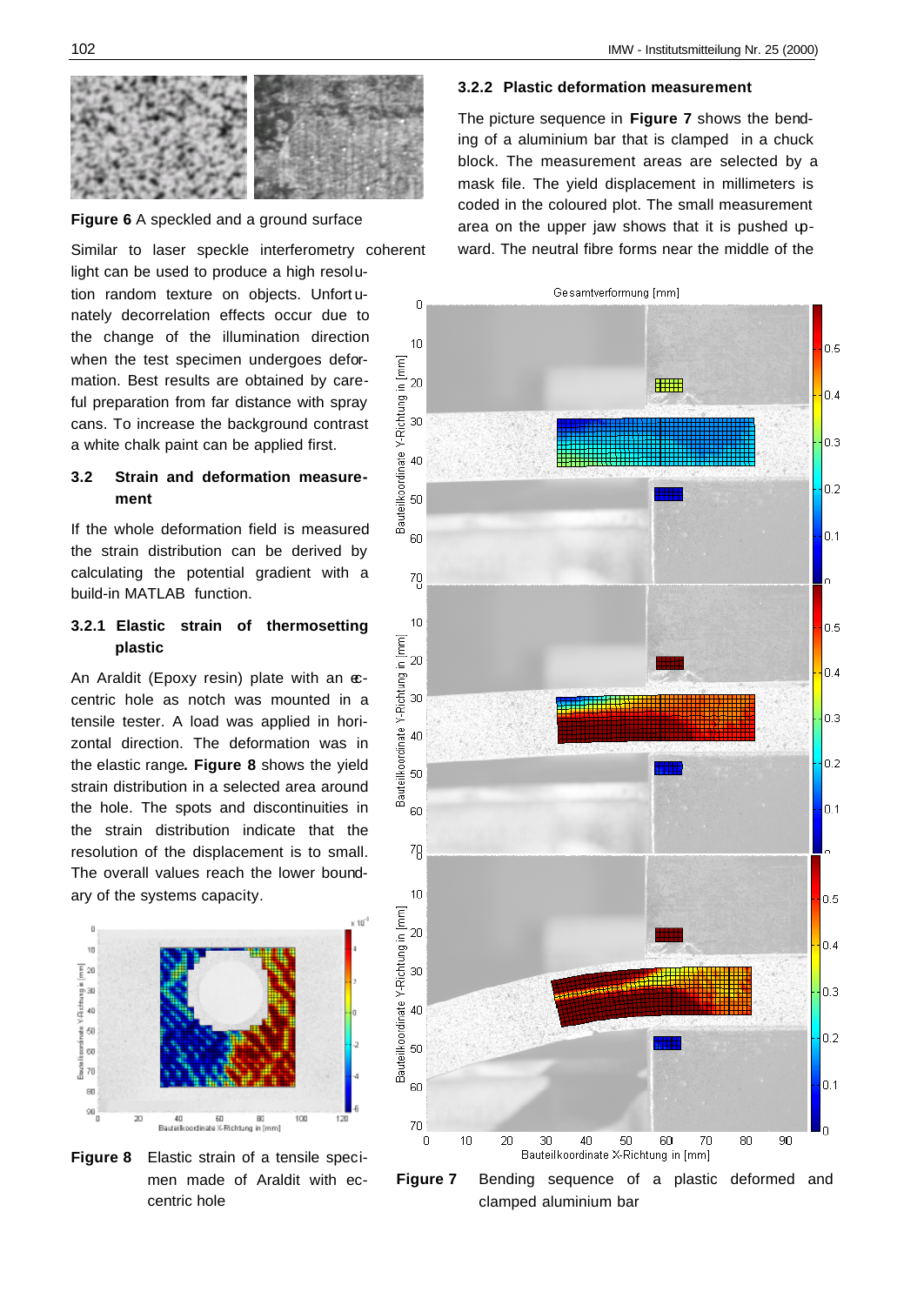beam. Even if the displacement is very large, the system is able to follow the specimen. The measurement grid is deformed continuously and undergoes also distortion. Additional points between the grid were calculated with a bicubic spline algorithm to increase the resolution. The patch graphic dojects were smoothed with Gouraud shading to dotain a soft light and transition effect for visualization. The background is tinted and shows the current photographs of the deformed shape.



**Figure 9** Remaining deformation of a tensile specimen with screw joint

**Figure 9** shows the deformation of two screwed sheet metal stripes under tension. Local plasticization can be detected around the screw.

# **3.2.3 Detecting flaws of a pressure vessel due to varying wall thickness**

Image correlation can be used to detect flaw in pressure vessels, provided that the deformation is large enough. **Figure 10** shows a plastic vessel with thinned areas in the wall. The regions in the upper half can be identified due to large strains.



**Figure 10** Plastic tank with internal pressure and flaws (just before detonation)

# **3.3 Tracking of objects and determination of kinematic and kinetic parameters**

If someone has to measure kinematics the gray value correlation gives an excellent support. The tracking of objects is as easy as the calculation of deformations. Instead of a whole grid the tracking procedure uses a list of single point coordinates. Movie sequences can be evaluated if they are available as MPEG files or as single picture sequences of a common file format**. Figure 11** shows a high-speed record of a vibrating ball mill. The movie was transferred from tape to MPEG with a frame grabber video card. The charge consists of coloured metal balls. In order to increase crushing performance the impact energy of the balls has to be optimised. The first step is to calculate the trajectories. Every discontinuity in the trajectory is a hint to an impact event.



**Figure 11** High speed picture sequence of the charge in a vibrating ball mill

When the time spacing of the frames is equal, the speed and acceleration of the individual balls can be obtained by differentiating the trajectories.

A big disadvantage of the MPEG standard is that it uses lossy compression. Areas in the pictures which move less than a certain limit are assumed to be fixed and the velocity starts to leap.